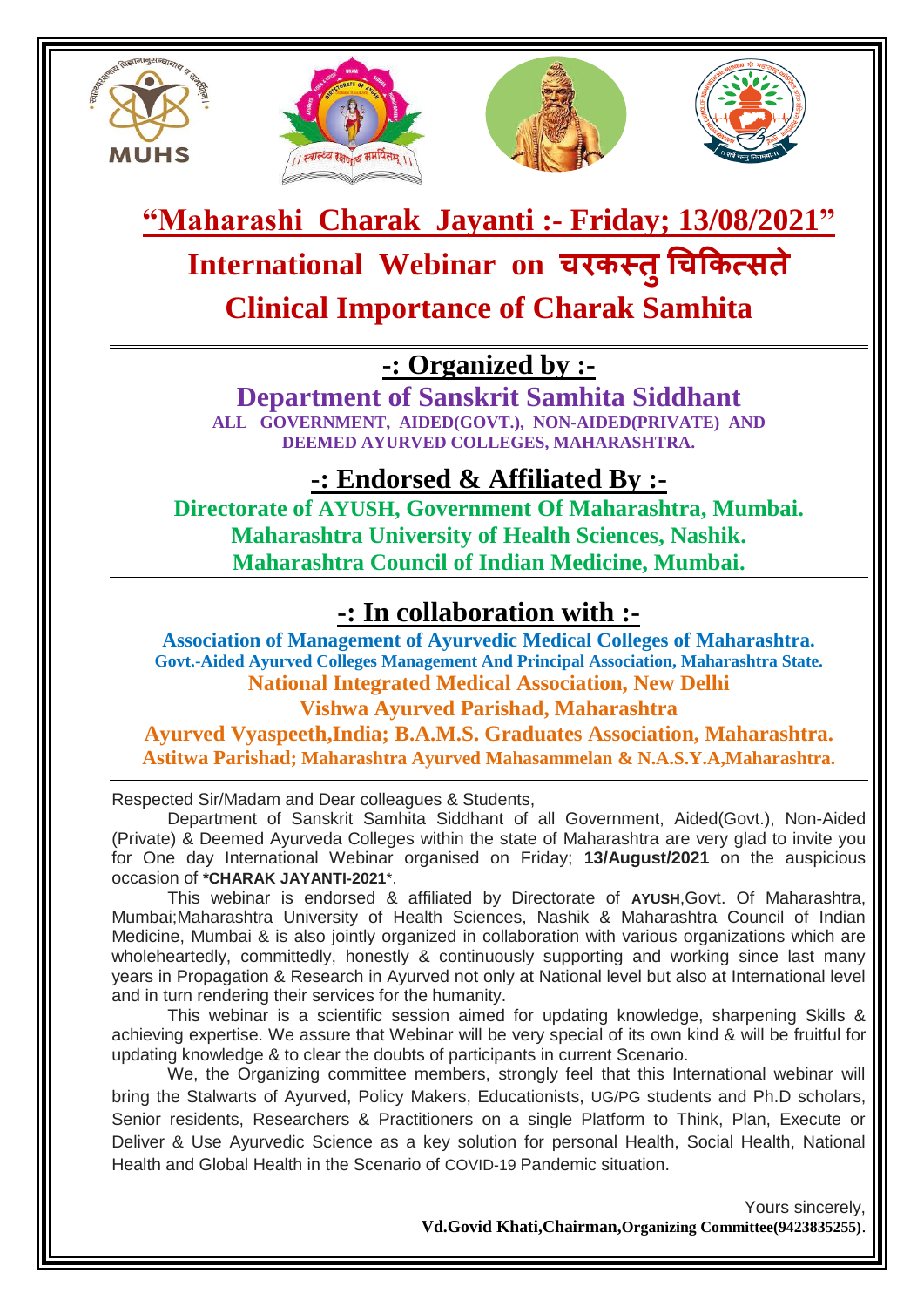#### **"Maharashi Charak Jayanti :- Friday; 13/08/2021"** International Webinar on चरकस्तु चिकित्सते Clinical Importance of Charak Samhita **THEMES OF THE INTERNATIONAL WEBINAR IN CONTEXT OF CHARAK SAMHITA:- (1) Ayurvedic Management Of The Nutritional Disorders. (2) Ayurvedic Management Of The Psychiatric Disorders. (3) Diagnostic Methodology Of The Diseases in Ayurveda. (4) Ayurvedic Management Of The Lifestyle Disorders (Diabetes; Obesity) (5) Ayurvedic Management Of Autoimmune (Skin/Endocrine)Disorders. (6) Ayurvedic Rejuvenation Therapy & Disease Prevention. (7) Ayurvedic Vyadhikshamatva & Prakrutisthapana. (8) Purvakarma, Panchakarma & allied Therapies in Clinical Practice. (9) Ayurvedic Management Of The Musculoskeletal Disorders. (10) Role of Ayurveda in National Health Program. (1) RULES & REGULATIONS FOR FREE PAPER PRESENTATION ON ABOVE THEME :- (A) Open for UG/PG & Ph.D Scholars of Ayurveda Colleges. (B)Submit abstract of Presentation topic.(Maximum 300 words) through E-mail. Best Ten papers will be published in Index journal. (C) Candidate should provide details regarding their Name, College name & their qualification, Phone Number & E-mail. (2) RULES & REGULATION FOR FREE POSTER PRESENTATION ON ABOVE THEME :- (A)Open for UG & PG Students of Ayurveda. (B) Dimensions of Poster - 3ft wide and 4ft height. (C)Poster organization– Poster can be organized into Various subparts as per your abstract(Introduction Aims & objective, Material & methods & conclusion) (D)The poster orientation – 'Portrait Position (long dimension is vertical). (E)Candidate should write his/her Name, College name, address & their qualification, Phone Number & E-mail at bottom of the poster. (3) RULES & REGULATION FOR FREE ESSAY COMPETATION ON ABOVE THEME :- (A)Open for UG & PG Students of Ayurveda. (B)Essay should e healthy hand written or typed on one side of white A4 size paper, Name of candidate,Name of college & Address must be mentioned on top of first page. (C)Essay must be Maximum up to 10 pages & must be submitted in PDF format.** ================================================================== **Last date of Acceptance of Paper Presentation,Poster presentation & Essay competition is:- Tuesday; 10 August 2021 till 05:00 pm. Mobile number for Contact Correspondence(Call or Text message or Whatsapp)** :- **9422819195; 9421829420; 9665766600; 9822410941; 9822050611; 8485856629**. **Please Visit Our E-mail address for communication:-** \*(1)Free Registration :- [regcharakjayanti21@gmail.com](mailto:regcharakjayanti21@gmail.com) \*(2) Free Paper presentation :- [papercharakjayanti21@gmail.com](mailto:papercharakjayanti21@gmail.com) \*(3)Free Poster presentation :- [postercharakjayanti21@gmail.com](mailto:postercharakjayanti21@gmail.com) \*(4)Free Essay Competition :- [essaycharakjayanti21@gmail.com](mailto:essaycharakjayanti21@gmail.com) ================================================================= **Registration Details:- We would like to bring to your notice that Organizing committee has decided not to charge any fees for Registration to the delegates for this webinar & no charges for**

**the participation in paper presentation, poster presentation & essay competition. Hence Registration is Free but mandatory & open for all the Teaching staff, UG & PG Student, Ph.D. scholars, Practitioners, Medical officers, etc. We humbly request you to confirm your registration for this International webinar till 12 August 2021.**

**(1)Registration Link :-** <https://forms.gle/Vwf8yBejiEjjuwDT9>

**(2) YouTube Live Streaming Link :-** <https://youtu.be/10HiP8m-6IE>

**Note :-** E-certificate will be sent only after submission of feedback by Registered Participants.

================================================================== Thanking you in anticipation. With regards & gratitude.

Yours sincerely,

**Vd.Govid Khati,Chairman,Organizing Committee(9423835255)**.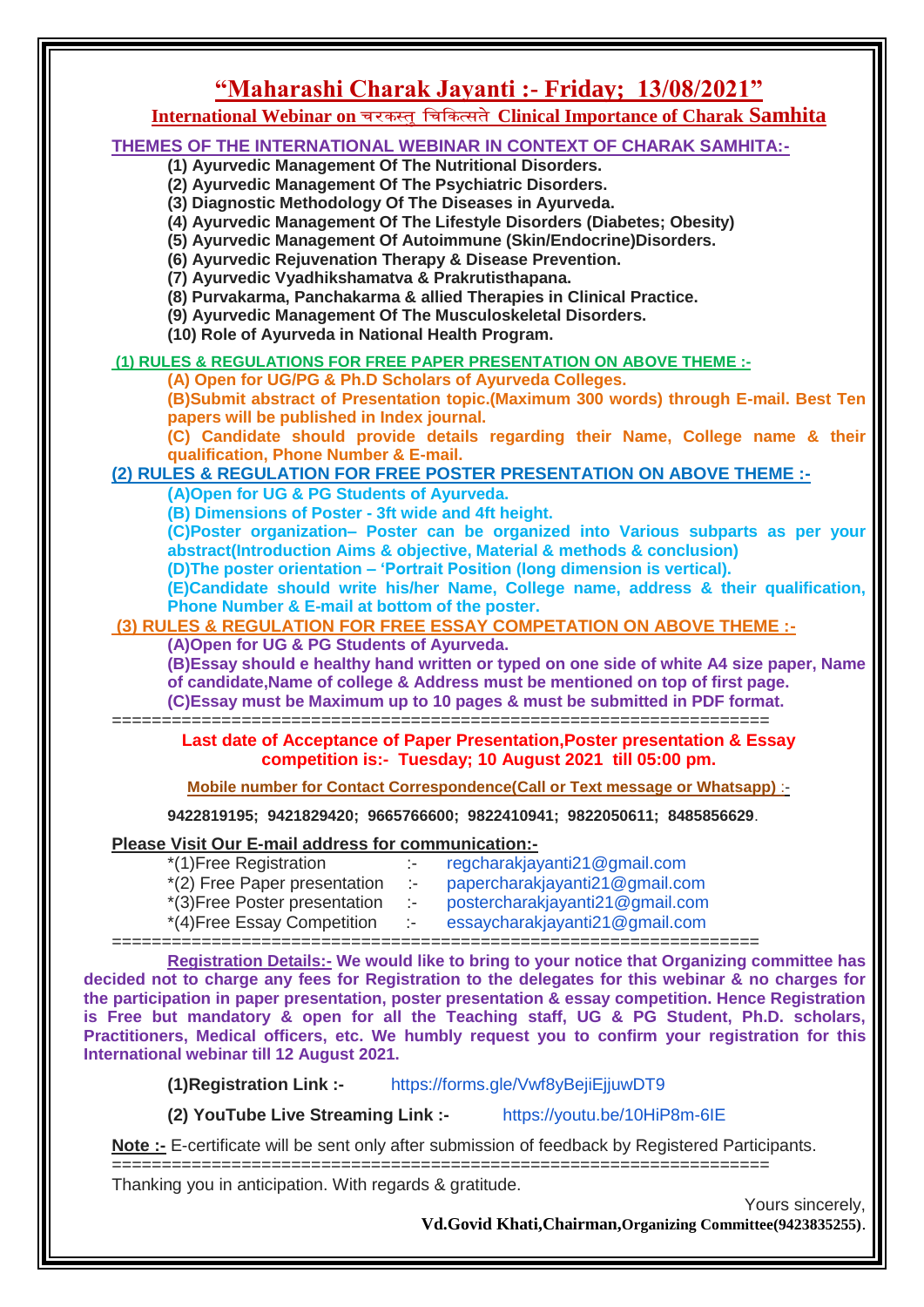### **"Maharashi Charak Jayanti :- 13/08/2021"** International Webinar on चरकस्त् चिकित्सते Clinical Importance of Charak Samhita -:**Advisory Committee:-**

**Hon'ble Dr Shrikant Deshmukh Hon'ble Dr Ashutosh Gupta Hon'ble Dr Aashanand Sawant Hon'ble Dr Ashutosh Kulkarni Hon'ble Vd.Santosh Nevpurkar Hon'ble Vd.Rajani Gokhale Hon'ble Dr Mangirish Rangnekar Hon'ble Dr Milind Kulkarni Hon'ble Dr Ramdas Avhad** 

**Hon'ble Vd.Kuldipraj Kohli Hon'ble Dr Balasaheb Aher Hon'ble Dr Shriram Sawarikar** 

**Hon'ble Dr Surendra Padmawar Hon'ble Nishikantdada Patil Hon'ble Dr Vinayak Tembhurnikar Hon'ble Dr Suhas Jadhav Hon'ble Dr Gopal Sharma Hon'ble Dr Sukumar Sardeshmukh**

#### **And**

#### **All The Hon'ble Management & Principals Of Ayurved Colleges, Maharashtra.**

**………………………………………………………………………………………………-:** 

**Organizing Committee :-**

| <b>President</b> |                                        | :- Vd.Govid Khati (Dean, R.A.Poddar Ayurved College, Mumbai & President, V.A.P. Maharashtra) |                           |
|------------------|----------------------------------------|----------------------------------------------------------------------------------------------|---------------------------|
|                  | Vice President: Vd.Dattatraya Patil    | <b>Vd.Maheshkumar Harit</b>                                                                  | <b>Vd.Sanjay Satpute</b>  |
| <b>Secretary</b> | :- Vd.Pravin Pete                      | <b>Vd.Milind Aware</b>                                                                       | <b>Vd.Vinod Patil</b>     |
|                  | <b>Coordinator :- Vd.Pradip Bhabad</b> | <b>Vd.Sushil Yanpallewar</b>                                                                 | <b>Vd.Babasaheb Patil</b> |

# **-: Session Details :-**

| Sr.            | Time of<br><b>Topic &amp; Eminent Speaker</b> |                                         |                                              |  |  |
|----------------|-----------------------------------------------|-----------------------------------------|----------------------------------------------|--|--|
| No.            | the Session                                   | of the Session                          | In the presence of                           |  |  |
| 1              |                                               | <b>Topic :- Diagnostic Methodology</b>  | Chairman :- Dr Sanjay Pund, Ahmadnagar       |  |  |
|                | 10.00am to                                    | Of The Diseases In Ayurveda             | Co-Chairman :- Dr Shyam Bhutada, Wardha      |  |  |
|                | 11.00am                                       | Speaker:- Hon'ble Dr Anant              | Secretary :- Dr Nilesh Kulkarni, Hadapsar    |  |  |
|                |                                               | Dharmadhikari, Maharashtra.             | Coordinator:-Vd.Bhushan Mhaisekar,Sawangi    |  |  |
| $\overline{2}$ | 11.00am to                                    | <b>INAUGURAL FUNCTION</b>               |                                              |  |  |
| 12.00pm        |                                               |                                         |                                              |  |  |
| 3              |                                               | Topic :- Ayurvedic Management Of        | Chairman :- Dr Rajesh Kolarkar, Mumbai       |  |  |
|                | $12.00pm$ to                                  | Lifestyle Disorders (Diabetes; Obesity) | Co-Chairman :- Vd. Vijay Bhandare, Pune      |  |  |
|                | 01.00pm                                       | Speaker :- Hon'ble Dr Mahesh Vyas,      | Secretary :- Dr Kamlesh Satija, Pusad        |  |  |
|                |                                               | New Delhi.                              | Coordinator: - Vd.Pradip Ingale, Chiplun     |  |  |
| $\overline{4}$ | $01.00$ pm to                                 | <b>LUNCH BREAK</b>                      |                                              |  |  |
|                | 02.00pm                                       |                                         |                                              |  |  |
|                |                                               | <b>Topic:-</b> Management Of The        | <b>Chairman</b> :- Dr Brijesh Mishra, Nagpur |  |  |
| 5              | $02.00$ pm to                                 | <b>Nutritional Disorders.</b>           | Co-Chairman: - Vd.Narayan Sabu,Mumbai        |  |  |
|                | 03.30pm                                       | <b>Speaker:</b> Hon'ble Dr Vinod kumar, | Secretary:- Vd.Rajendra Nirgude,Latur        |  |  |
|                |                                               | Kerala.                                 | Coordinator:- Vd.Nemade Ranibala, Wagholi    |  |  |
|                |                                               | <b>Topic:-</b> Management Of The        | <b>Chairman:</b> - Dr Yogita Jamadade, Pune  |  |  |
| 6              | 03.00pm                                       | Psychiatric Disorders.                  | Co-Chairman: - Vd. Arun, Bhatkar Nagpur      |  |  |
|                | to04.00pm                                     | <b>Speaker:</b> - Hon'ble Dr Upendra    | Secretary:- Vd.Ganesh Puradkar, Sion         |  |  |
|                |                                               | Dikshit, Goa                            | Coordinator:- Vd. Mohan Khorgade, Chikhali   |  |  |
| $\overline{7}$ | 04.30pm to                                    | <b>VALEDICTORY FUNCTION</b>             |                                              |  |  |
|                | 05.00pm                                       |                                         |                                              |  |  |